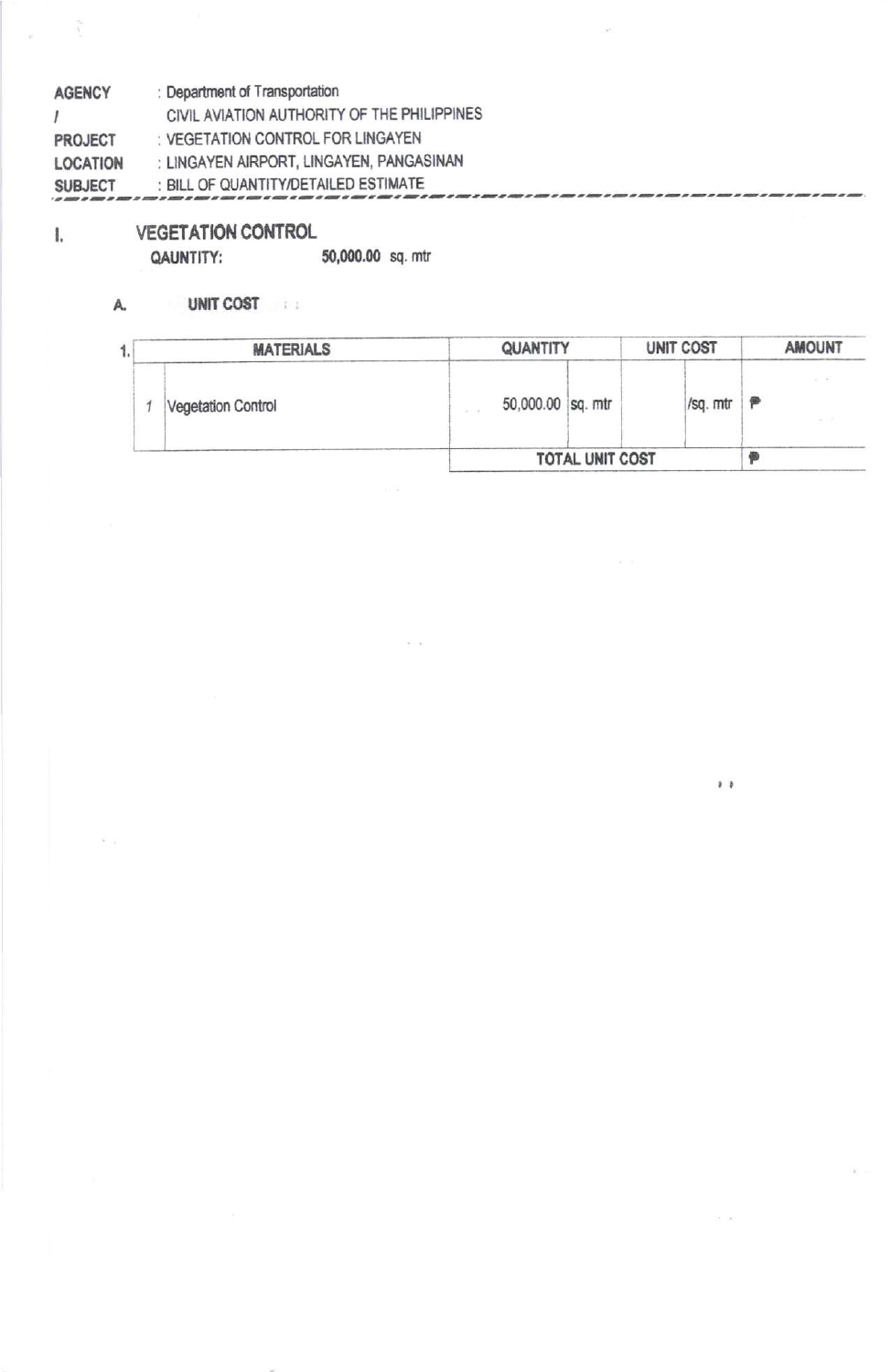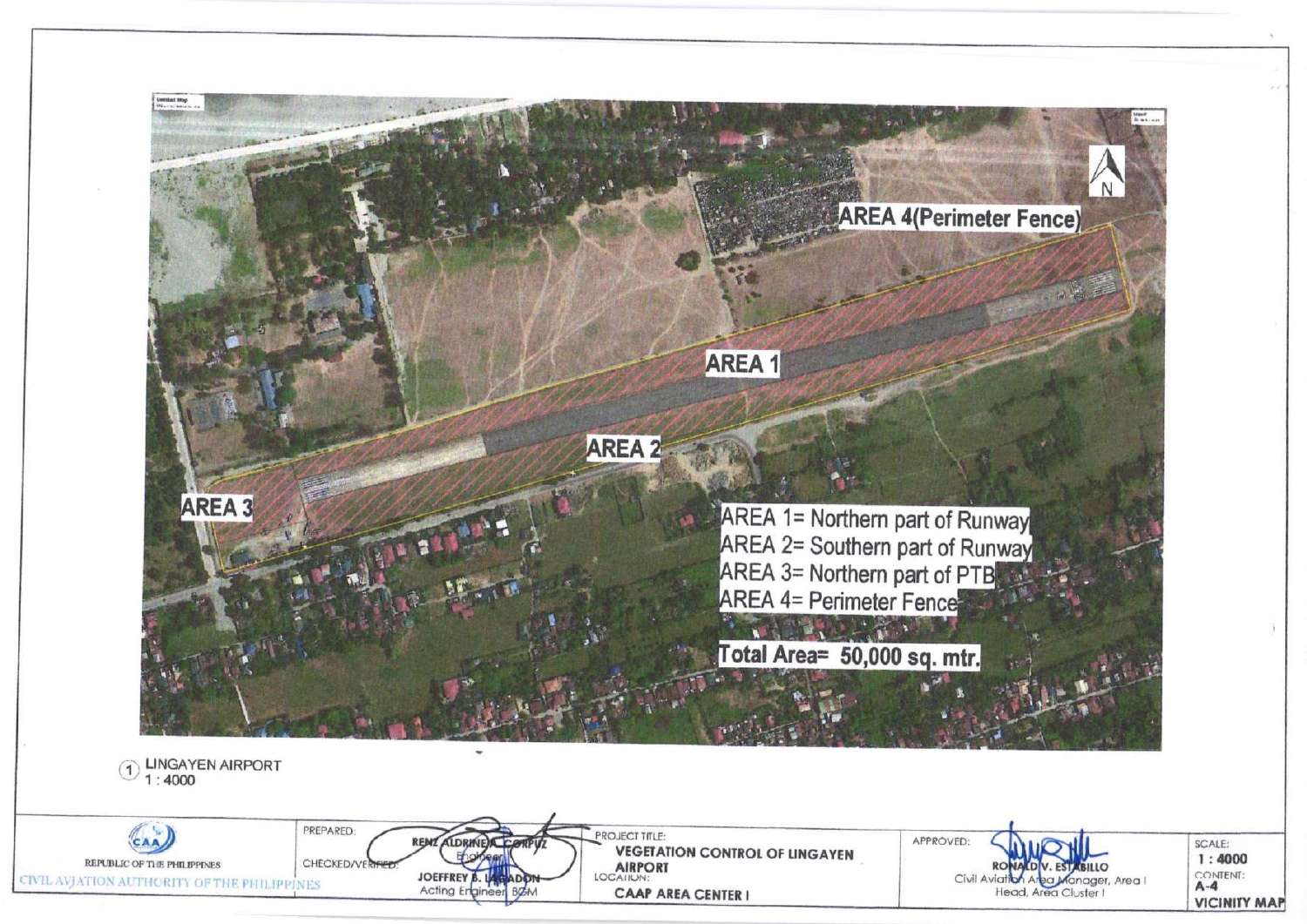

Republic of the Philippines CIVIL AVIATION AUTHORITY OF THE PHILIPPINES

#### **REQUEST FOR QUOTATION** NO.: RFQ-2022-003

Date: March 1, 2022

| Name of the Company       |  |
|---------------------------|--|
| <b>Address</b>            |  |
| Contact No.               |  |
| PhilGEPS Registration No. |  |
|                           |  |

Sir/Madam:

Please quote your best offer (lowest net, price, taxes, and govemment discount terms included) and submit your Quotation duly signed by you or your duly authorized representative not later than March 4, 2022 at 2:00PM for:

| Name of the Project       | <b>VEGETATION CONTROL FOR LINGAYEN</b> |
|---------------------------|----------------------------------------|
| Location                  | <b>Lingayen Airport</b>                |
| <b>Terms of Reference</b> |                                        |

Sealed quotations must be submitted either personally to Ms. Hazelle May C. Andres, Head, Secretariat of the Bids and Awards Committee of Laoag International Airport (BAC-LIA) or e-mail at areacenter l-bac@caap.gov.ph. For any clarification, do not hesitate to contact us through the contact information seen below.

Aside from the Terms and Conditions provided at the back portion of this RFQ, please observed the following general conditions:

## <sup>I</sup>. The following documents must be attached upon submission of the Quotation:

- a) Mayor's Permit
- b) PhiIGEPS Certificate of Registration
- 2. All quotations shall be considered as fixed price and not subject to price escalation during the contract implementation.
- 3. Payment shall be made through check

Atty. RIZZA JOYS. VALLESTERO

Chairperson, Bids and Awards Committee

After having carefully read and accepted the Terms and Conditions, I/We submit our quotations for the following item/s:

| <b>ITEM DESCRIPTION</b>                                                                                                                                                                                                              | <b>APPROVED</b>                                                          | OFFER*       |             |               |                                      |                                                     |                |                |
|--------------------------------------------------------------------------------------------------------------------------------------------------------------------------------------------------------------------------------------|--------------------------------------------------------------------------|--------------|-------------|---------------|--------------------------------------|-----------------------------------------------------|----------------|----------------|
| (SPECIFY THE BRAND AND                                                                                                                                                                                                               | <b>BUDGET OF</b><br><b>THE</b><br><b>CONTRACT</b><br>(ABC)<br>(PER ITEM) | <b>PRICE</b> |             |               |                                      | Compliance w/<br>Technical<br><b>Specifications</b> |                | <b>REMARKS</b> |
| <b>MODEL OF YOUR</b><br><b>OFFER/PROPOSAL, IF</b><br><b>APPLICABLE)</b>                                                                                                                                                              |                                                                          | QTY          | <b>UNIT</b> | Unit<br>Price | <b>Total Price</b><br><b>BOOK</b> AT | Yes<br><b>TOWER</b>                                 | N <sub>0</sub> |                |
| <b>1. VEGETATION</b><br><b>CONTROL AT</b><br><b>LINGAYEN</b> (Maintenance<br>of Vegetation in the Airside<br>of Lingayen Airport)<br>Scope of Work:<br>1. Vegetation Control<br>No. of Days to Complete:<br>Sixty (60) Calendar Days | P350,000.00                                                              | 1            | Lot         |               |                                      | alte and<br>any and                                 | <b>TIM</b>     |                |
| <b>TOTAL ABC</b>                                                                                                                                                                                                                     | P350,000.00                                                              |              |             |               |                                      |                                                     |                |                |